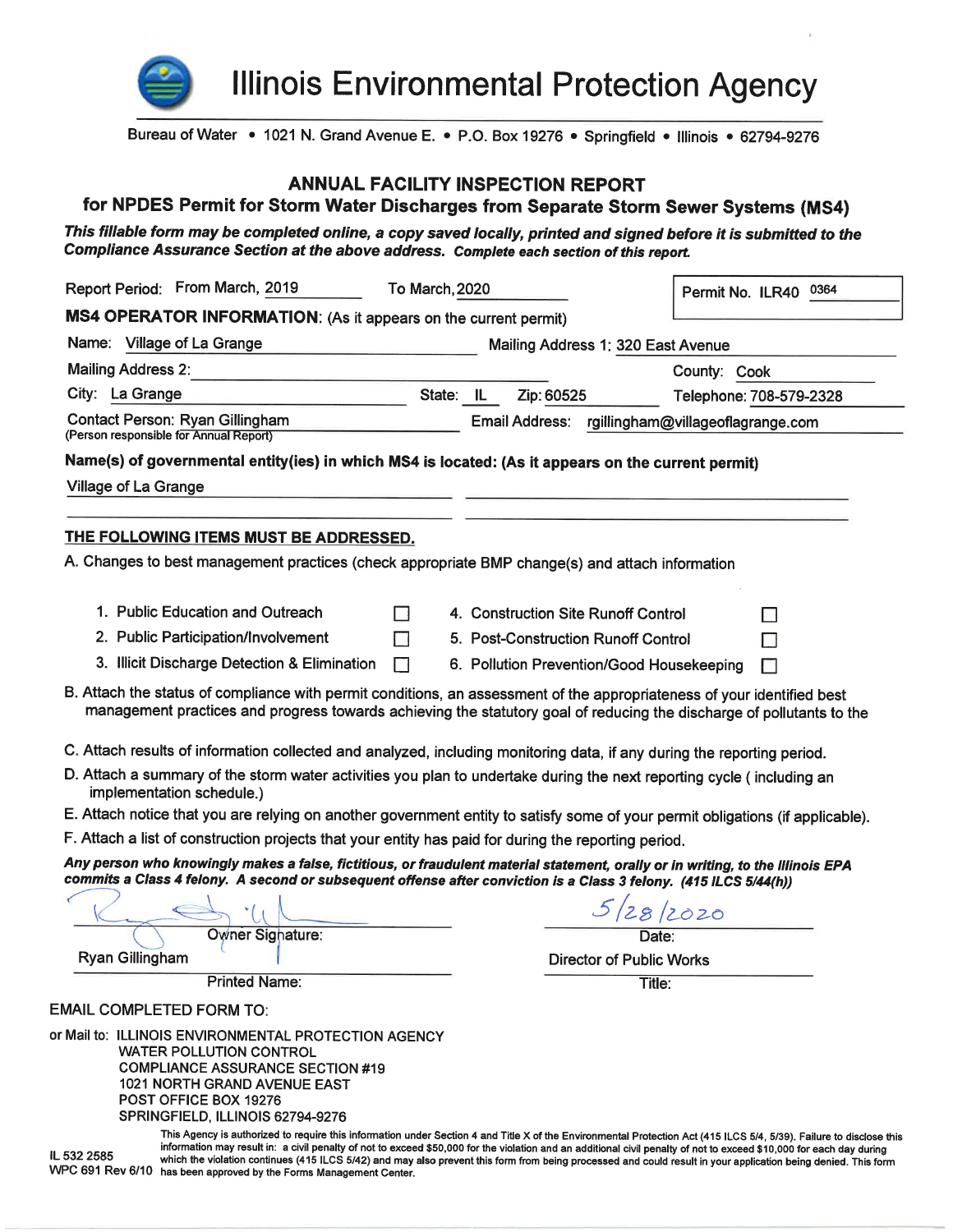Village of La Grange Illinois

ILLINOIS ENVIRONMENTAL PROTECTION AGENCY ANNUAL FACILITY INSPECTION REPORT NPDES PERMIT FOR STORMWATER DISCHARGES FROM MUNICIPAL SEPARATE STORM SEWER SYSTEMS (MS4)

# **VILLAGE OF LA GRANGE, ILLINOIS**

**2020 ANNUAL FACILITES INSPECTION REPORT MARCH 2019 TO MARCH 2020 REPORTING PERIOD**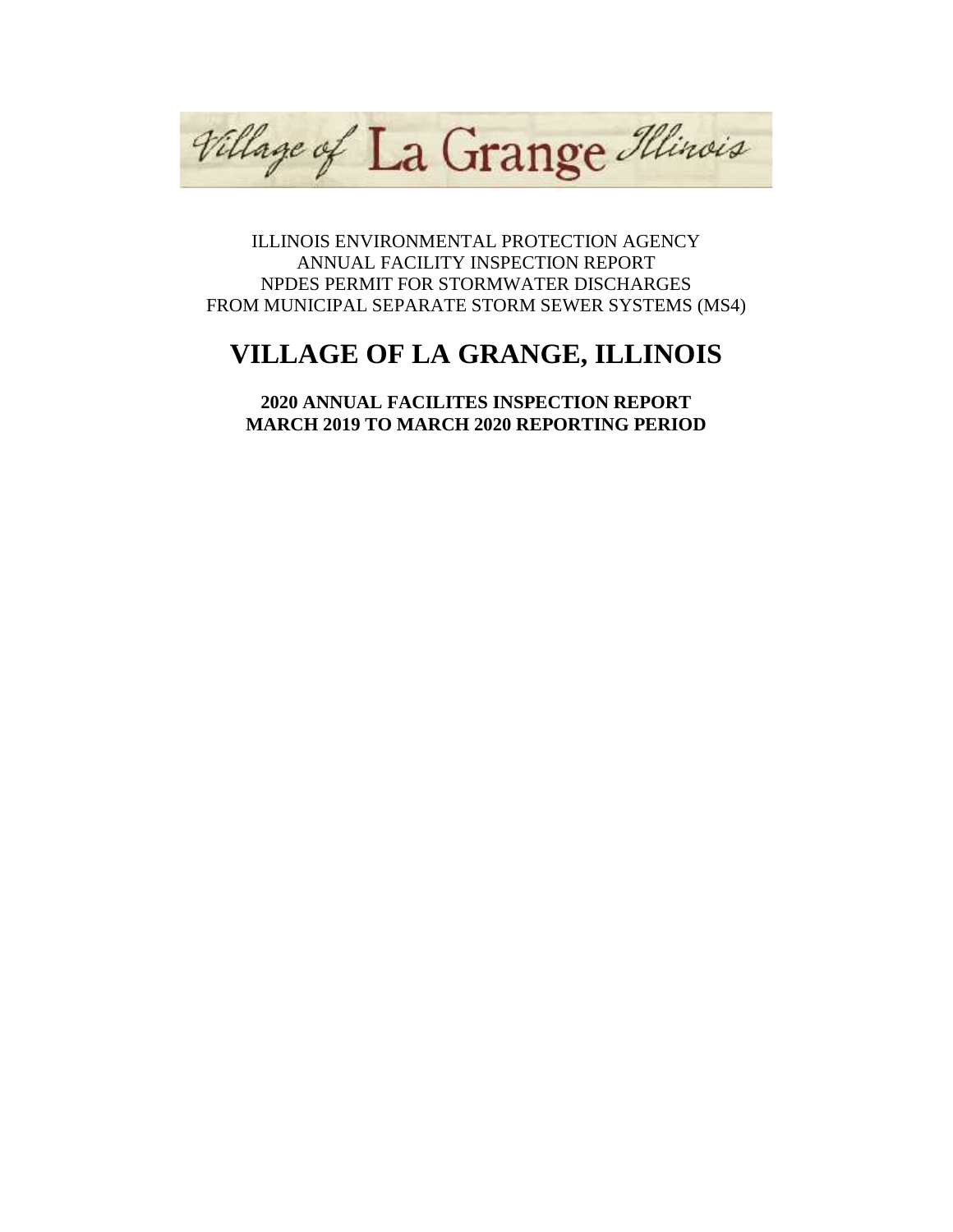## **A. CHANGES TO BEST MANAGEMENT PRACTICES**

The status of the MS4 Program Best Management Practices (BMP) and measurable goals described in the Village's Notice of Intent (NOI) to comply with the MS4 permit is provided in the following table.

#### **Note: X indicates BMPs that were implemented in accordance with the MS4's NOI indicates BMPs that were changed during the reporting year**

| A.            |                    | <b>Public Education and Outreach</b>    | D  |
|---------------|--------------------|-----------------------------------------|----|
| X             | A.1                | <b>Distributed Paper Material</b>       |    |
|               | A.2                | <b>Speaking Engagement</b>              |    |
|               | A.3                | <b>Public Service Announcement</b>      |    |
|               | $\mathbf{A.4}$     | <b>Community Event</b>                  |    |
|               | A.5                | <b>Classroom Education Material</b>     |    |
|               | A.6                | <b>Other Public Education</b>           |    |
|               |                    |                                         |    |
| <b>B.</b>     |                    | <b>Public Participation/Involvement</b> |    |
|               |                    | <b>B.1</b> Public Panel                 |    |
|               | B.2                | <b>Educational Volunteer</b>            |    |
|               | B.3                | <b>Stakeholder Meeting</b>              |    |
|               |                    | <b>B.4</b> Public Hearing               |    |
|               | B.5                | <b>Volunteer Monitoring</b>             | E. |
|               | <b>B.6</b>         | <b>Program Coordination</b>             |    |
| $\mathbf{X}$  | B.7                | <b>Other Public Involvement</b>         |    |
|               |                    |                                         |    |
| $C_{\bullet}$ |                    |                                         |    |
|               |                    | <b>Illicit Discharge Detection and</b>  |    |
|               | <b>Elimination</b> |                                         |    |
| $\mathbf X$   | C.1                | <b>Storm Sewer Map Preparation</b>      |    |
| $\mathbf X$   | C.2                | <b>Regulatory Control Program</b>       |    |
|               | C.3                | <b>Detection/Elimination</b>            |    |
|               |                    | <b>Prioritization Plan</b>              |    |
| $\mathbf{X}$  | C.4                | <b>Illicit Discharge Tracing</b>        |    |
|               |                    | <b>Procedures</b>                       |    |
| $\mathbf X$   | C.5                | <b>Illicit Source Removal</b>           | F. |
|               |                    | <b>Procedures</b>                       |    |
|               | C.6                | <b>Program Evaluation and</b>           |    |
|               |                    | <b>Assessment</b>                       |    |
| X             | C.7                | <b>Visual Dry Weather Screening</b>     |    |
|               | C.8                | <b>Pollutant Field Testing</b>          |    |
|               |                    | <b>C.9</b> Public Notification          |    |

| <b>Construction Site Runoff Control</b><br>D.                       |
|---------------------------------------------------------------------|
| $\mathbf X$<br><b>D.1 Regulatory Control Program</b>                |
| <b>D.2</b> Erosion and Sediment Control<br>X                        |
| <b>BMPs</b>                                                         |
| $\mathbf X$<br>D.3 Other Waste Control Program                      |
| <b>D.4</b> Site Plan Review Procedures<br>$\mathbf{X}$              |
| <b>D.5</b> Public Information Handling                              |
| <b>Procedures</b>                                                   |
| X<br><b>Site Inspection/Enforcement</b><br><b>D.6</b>               |
| <b>Procedures</b>                                                   |
| <b>Other Construction Site Runoff</b><br>D.7                        |
| <b>Controls</b>                                                     |
|                                                                     |
| <b>Post-Construction Runoff Control</b><br>E.                       |
| E.1<br><b>Community Control Strategy</b>                            |
| <b>E.2 Regulatory Control Program</b><br>X                          |
| <b>E.3 Long Term O&amp;M Procedures</b><br>$\mathbf{X}$             |
| <b>E.4 Pre-Const Review of BMP</b>                                  |
| <b>Designs</b>                                                      |
| <b>E.5</b> Site Inspections During<br>X<br>Construction             |
| <b>E.6</b> Post-Construction Inspections<br>$\mathbf X$             |
| <b>E.7 Other Post-Const Runoff</b>                                  |
| <b>Controls</b>                                                     |
|                                                                     |
| <b>Pollution Prevention/Good</b><br>F.                              |
| Housekeeping                                                        |
| X<br><b>Employee Training Program</b><br>F.1                        |
| $\mathbf{F.2}$<br><b>Inspection and Maintenance</b><br>$\mathbf{X}$ |
| Program                                                             |
| <b>Municipal Operations Storm</b><br>F.3                            |
| <b>Water Control</b>                                                |
| <b>Municipal Operations Waste</b><br>$\mathbf{F.4}$                 |
| <b>Disposal</b>                                                     |
| $\mathbf{F.5}$<br><b>Flood Management/Assess</b>                    |
| <b>Guidelines</b>                                                   |
| <b>Other Municipal Operations</b><br><b>F.6</b>                     |
| <b>Controls</b>                                                     |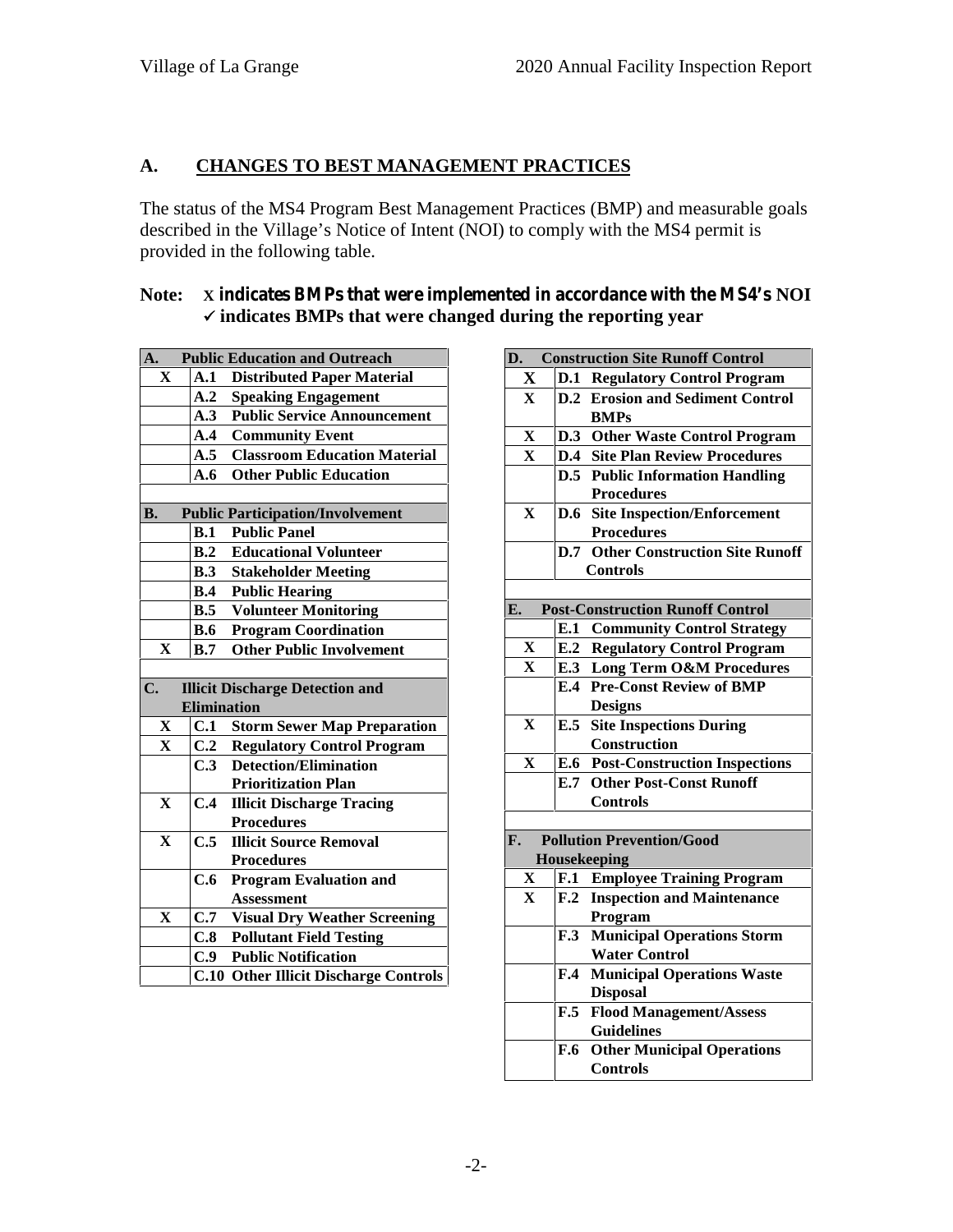## **B. STATUS OF COMPLIANCE WITH PERMIT CONDITIONS**

The stormwater management activities that the Village performed during the reporting year and the status of each of the BMPs and measurable goals described in the Village's NOI are described below:

## **BMP No. A1 Distributed Paper Material**

**Measurable Goal(s), including frequencies:** The Village will include articles about stormwater education on its website. The articles will outline steps residents can take to minimize stormwater pollution from their homes.

**BMP Status:** The Village posted stormwater management reports and other information to it website. The Village will continue to create stormwater pollution prevention articles for the website.

> The Village has developed a Stormwater Management Plan and has posted it to the NPDES Permit section of the Village website, along with the program Notice of Intent (NOI), annual reports, and other program information.

> Proper waste disposal and recycling information is also provided on the Village's website.

## **BMP No. B7 Other Public Involvement**

**Measurable Goal(s), including frequencies:** Inform residents of a contact number to report stormwater quality issues. Develop a procedure to follow-up on all complaints and concerns.

**BMP Status:** The Village publishes a contact number to allow residents to report stormwater quality related concerns on the website.

> Village staff attend MWRDGC Des Plaines River Watershed meetings for regional coordination.

The Village has joined the regional chloride Time Limited Water Quality Standard (TLWQS) initiative.

## **BMP No. C1 Sewer Map Preparation**

**Measurable Goal(s), including frequencies:** Update storm sewer atlas as new developments are constructed in the Village.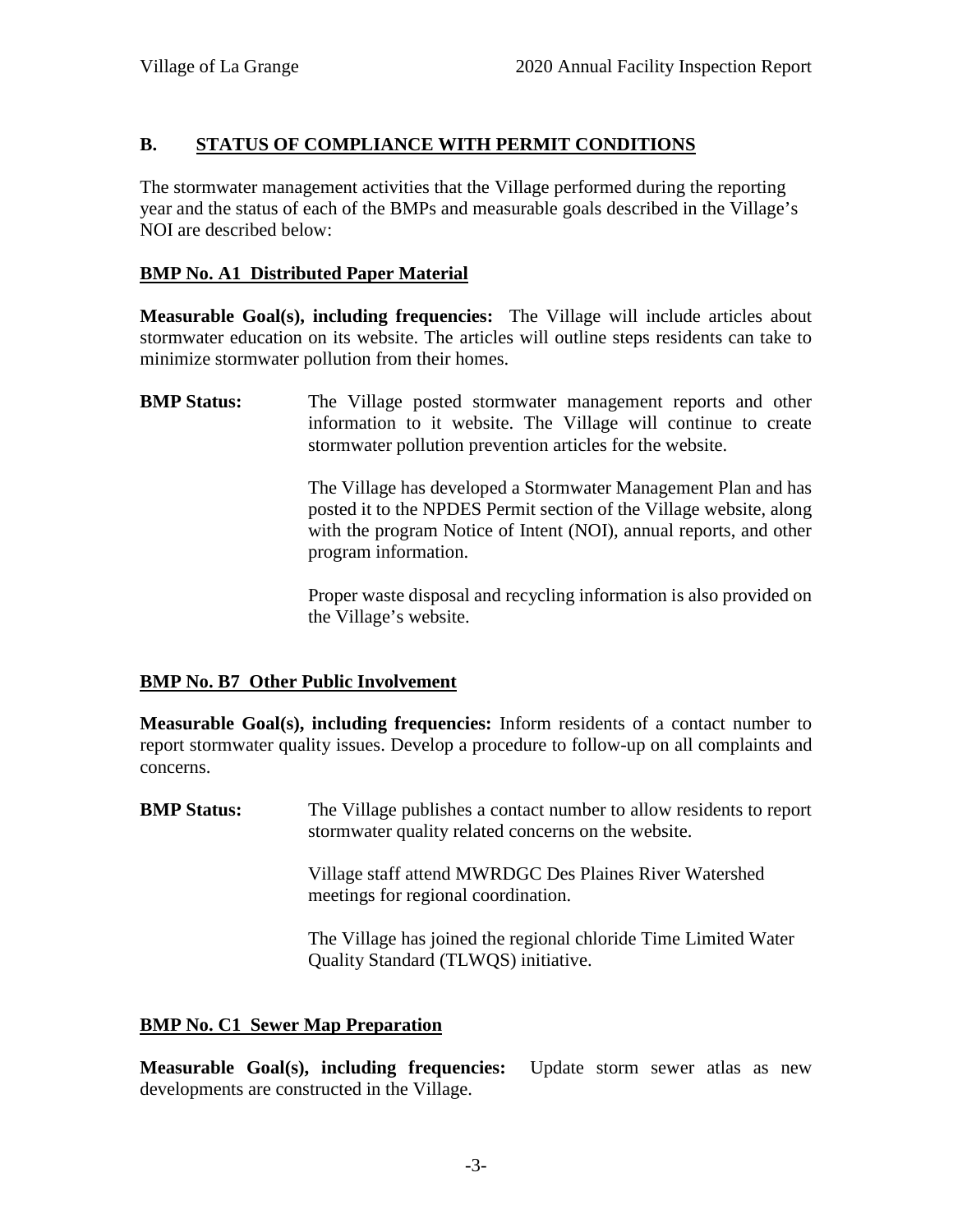**BMP Status:** The Village has a storm sewer atlas that includes all existing outfalls, receiving waters, and storm sewer pipes.

#### **BMP No. C2 Regulatory Control Program**

**Measurable Goal(s), including frequencies:** Adopt and implement an Illicit Discharge Detection and Elimination Ordinance. Formalize an outfall water quality monitoring program to identify pollutants of concern.

**BMP Status:** The Village is planning to develop an updated ordinance to prohibit non-stormwater discharges into the Village's storm sewer system which includes enforcement and penalties for ordinance violations.

#### **BMP No. C4 Illicit Discharge Tracing Procedures**

**Measurable Goal(s), including frequencies:** Investigate all illicit discharges identified. Document Village efforts in tracing illicit discharges.

**BMP Status:** The Village will develop a procedure for tracing illicit discharges identified through a dry-weather screening program, regular storm sewer maintenance, and from public reporting. Efforts to locate illicit discharges will be documented.

## **BMP No. C5 Illicit Source Removal Procedures**

**Measurable Goal(s), including frequencies:** Disconnect any illicit discharge source that can be identified through the tracing program.

**BMP Status:** The Village will develop a procedure for removing illicit discharges identified through the illicit discharge tracing program.

#### **BMP No. C7 Visual Dry Weather Screening Program**

**Measurable Goal(s), including frequencies:** Annual screening of all outfalls to identify any illicit discharges.

**BMP Status:** The Village's storm sewer system does not have an outfall within the Village limits. This BMP will be revised with the next program Notice of Intent (NOI).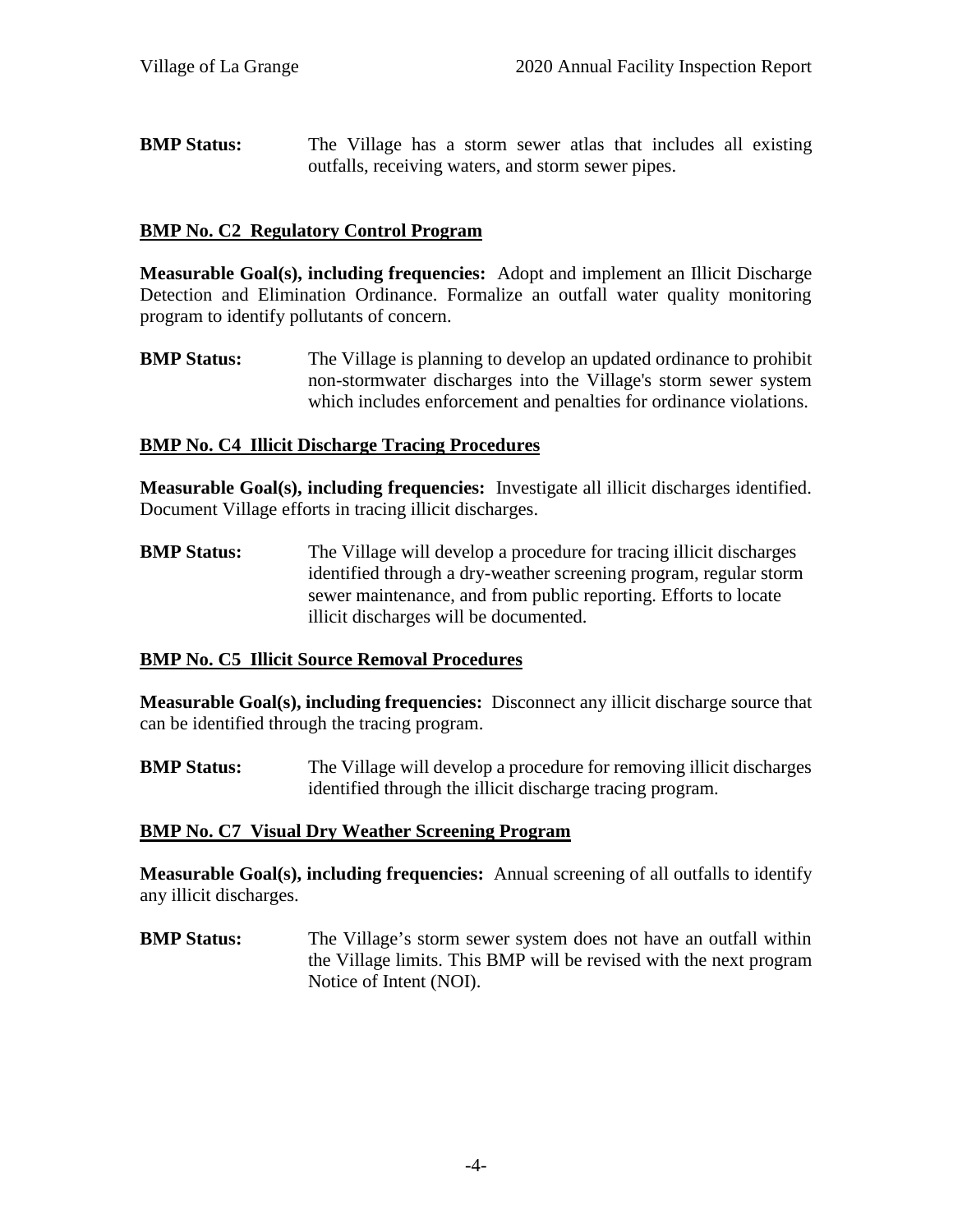## **BMP No. D1/D2/D3/D4/D6 Soil Erosion and Sediment Control Ordinance**

**Measurable Goal(s), including frequencies:** Adopt and enforce the Soil Erosion and Sediment Control Ordinance for all qualifying construction sites in the Village.

**BMP Status:** Erosion and sediment control in the Village will be regulated by Article 4 of the Cook County Watershed Management Ordinance (to be effective on May 1, 2014) addresses the reduction of pollutants in stormwater runoff from any land disturbing activity. It states that all developments shall incorporate erosion and sediment control practices into the initial site plan. Both the Village and MWRDGC will enforce this ordinance.

#### **BMP No. E2/E3/E5/E6 Stormwater Drainage and Detention Ordinance**

**Measurable Goal(s), including frequencies:** Adopt and enforce the Stormwater Drainage and Detention Ordinance for all qualifying construction sites in the Village.

**BMP Status:** Construction activity in the Village is regulated by the Cook County Watershed Management Ordinance which requires all construction sites disturbing a land area of one acre or greater, including projects less than one acre that are part of a larger common plan of development or sale, and that discharge to the Village's storm sewer system, be regulated. The ordinance requires that all regulated construction sites have post-construction management that meets or exceeds the requirements of NPDES permit No. ILR10 including management practices, controls, and other provisions at least as protective as the requirements contained in the Illinois Urban Manual. Both the Village and the MWRDGC enforce this ordinance.

## **BMP No. F1 Employee Training Program**

**Measurable Goal(s), including frequencies:** Conduct annual employee training to educate staff on prevention and reduction of stormwater pollution from municipal activities.

**BMP Status:** A formal training program to educate staff on prevention and reduction of stormwater pollution from municipal activities will be incorporated into the Village's existing training program. This program will address activities such as park and open space maintenance, fleet and building maintenance, operation of storage yards, snow disposal, new construction and land disturbances, stormwater system maintenance procedures for proper disposal of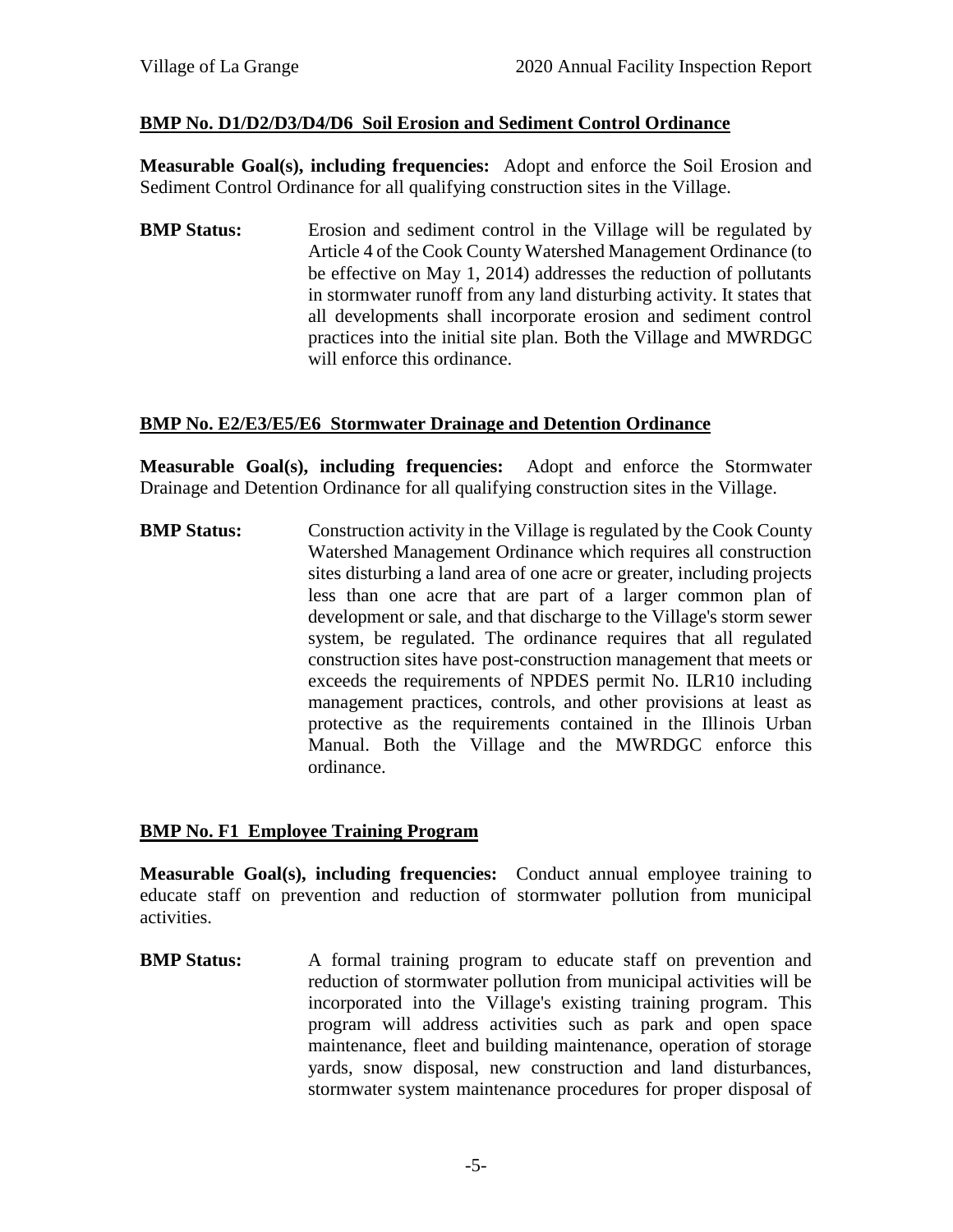street cleaning debris and catch basin materials, and will address ways that flood management projects impact water quality, non point source pollution control, and aquatic habitat. This program will also address the hazard associated with illegal discharges and improper disposal of waste.

Village staff attended an MS4 training session at the APWA 2019 Conference.

## **BMP No. F2 Inspection and Maintenance Program**

**Measurable Goal(s), including frequencies:** Biennial review of program to determine effectiveness.

**BMP Status:** The Village will continue to conduct regular inspections and maintenance designed to reduce pollutant runoff from municipal operations.

> Street sweeping is performed approximately every three weeks. Over 2,000 street miles were swept this period.

> A catch basin and storm drain cleaning program is implemented annually and tracked using a GIS collector app.

> This maintenance program is evaluated on an annual basis to determine effectiveness.

## **C. INFORMATION AND DATA COLLECTION RESULTS**

The Village's storm sewer system does not have an outfall within the Village limits. Annual Des Plaines River monitoring data is available from MWRDGC's regional water quality monitoring program. Stations WW-22 and WW-23 are near the Village. This data is publically available for Village review.

## **D. SUMMARY OF ACTIVITES FOR THE NEXT REPORTING PERIOD**

A summary of the stormwater activities planned for the next reporting period is provided below:

## **BMP No. A1 Distributed Paper Materials**

The Village will include articles about stormwater education on its website. The articles will outline steps residents can take to minimize stormwater pollution from their homes.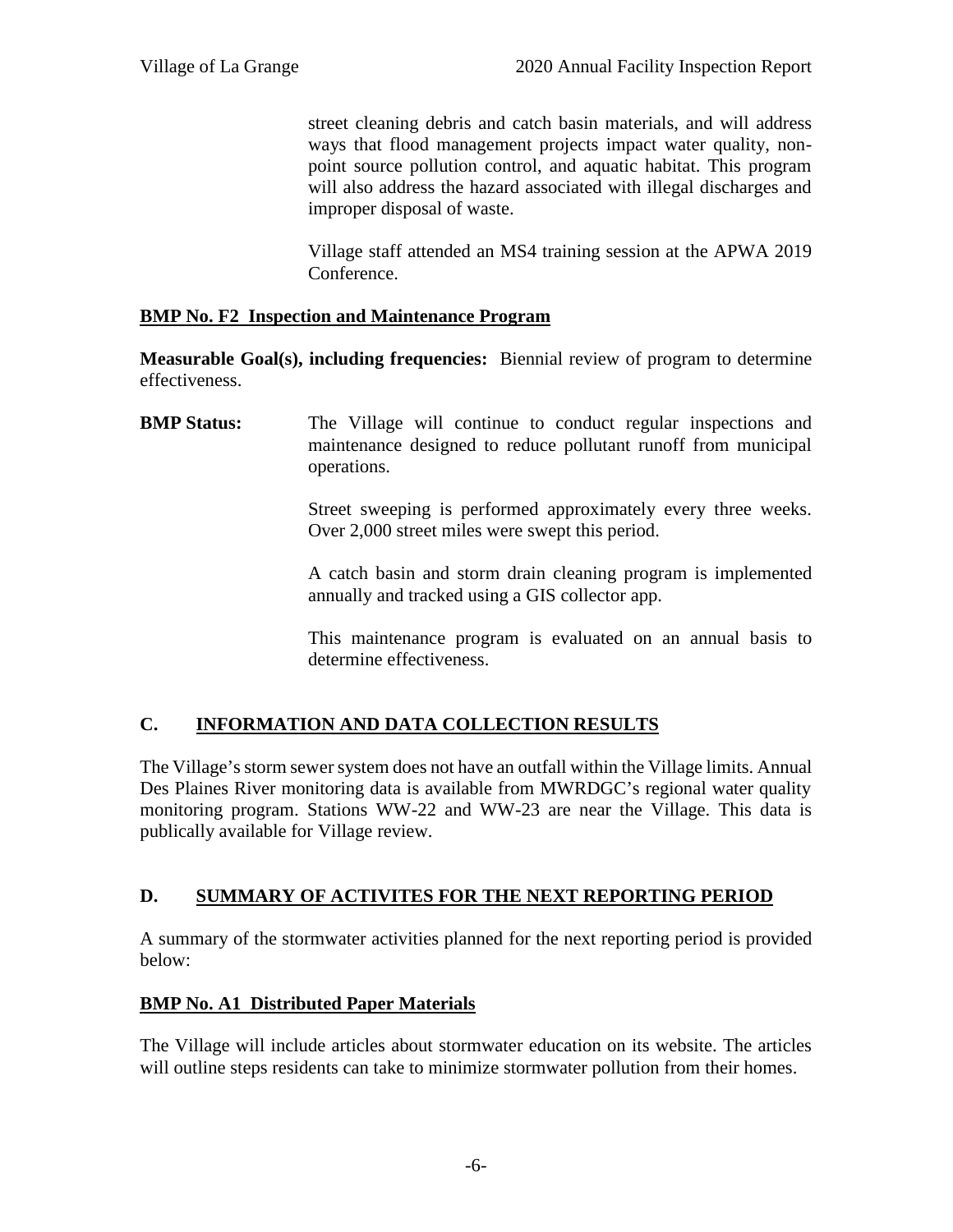**Measurable Goal(s), including frequencies:** Post information about stormwater pollution prevention on the Village's website. Update annually.

**Milestones:** Create or acquire stormwater pollution prevention articles for the website.

## **BMP No. B7 Other Public Involvement**

he Village will publish a contact number to allow residents to report stormwater-related violations on the website.

**Measurable Goal(s), including frequencies:** Inform residents of a contact number to report stormwater-related violations. Develop a procedure to follow-up on all complaints.

**Milestones:** Develop a procedure to receive, document, and follow-up on stormwater related complaints.

## **BMP No. C1 Sewer Map Preparation**

The Village has a storm sewer atlas that includes all existing outfalls, receiving waters, and storm sewer pipes.

**Measurable Goal(s), including frequencies**: Update storm sewer atlas as new developments are constructed in the Village.

**Milestones:** Update storm sewer atlas as needed.

## **BMP No. C2 Regulatory Control Program**

The Village will develop and adopt an ordinance to prohibit non-stormwater discharges into the Village's storm sewer system which will include enforcement and penalties for ordinance violations. The Village will formalize an outfall water quality monitoring program to identify pollutants of concern for the permit area.

**Measurable Goal(s), including frequencies:** Adopt and implement an Illicit Discharge Detection and Elimination Ordinance. Formalize an outfall water quality monitoring program to identify pollutants of concern.

**Milestones:** Adopt the Illicit Discharge Detection and Elimination Ordinance.

## **BMP No. C4 Illicit Discharge Tracing Procedures**

The Village will develop a procedure for tracing illicit discharges identified through a dry weather screening program, regular storm sewer maintenance, and from public reporting. Efforts to locate illicit discharges will be documented.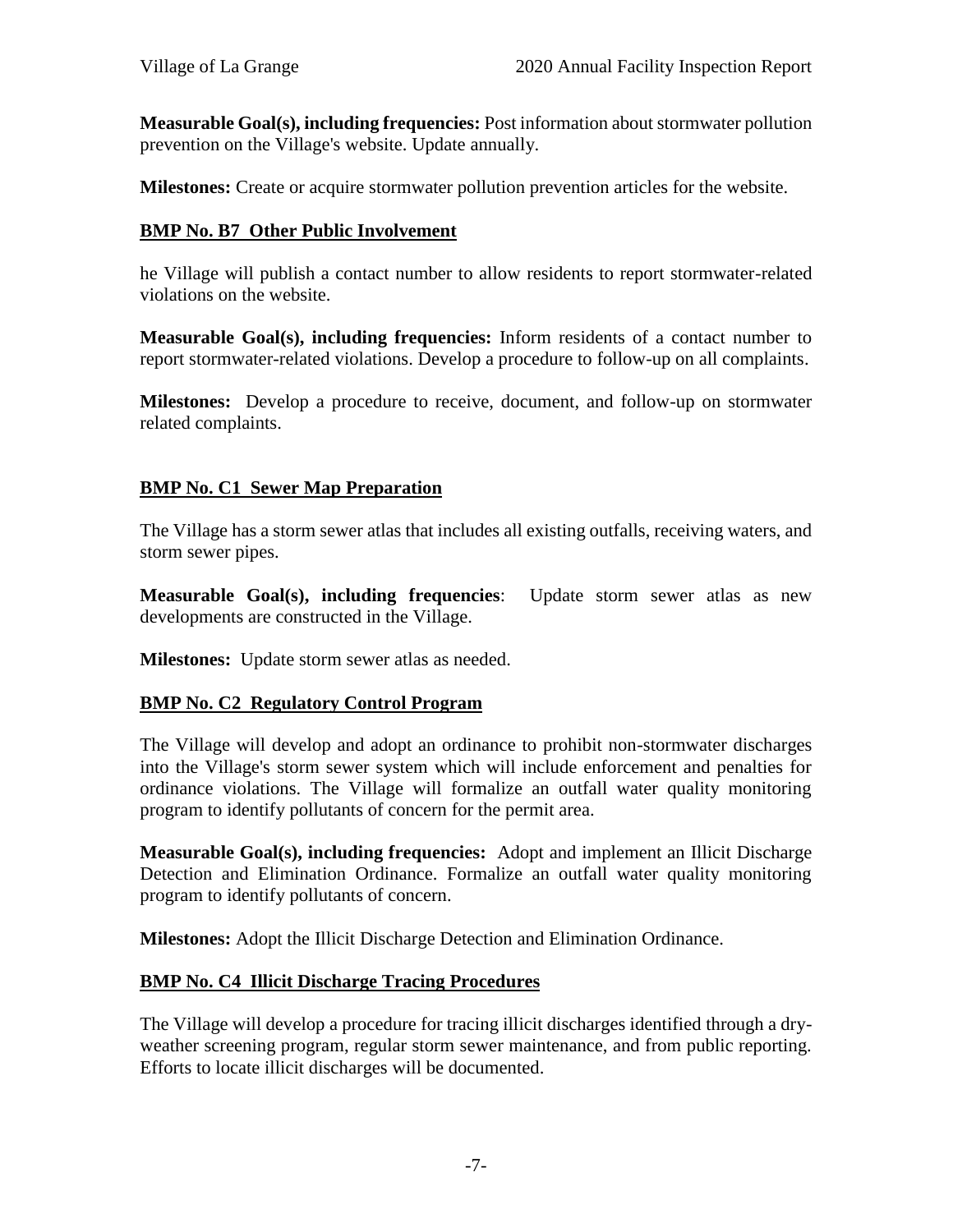**Measurable Goal(s), including frequencies:** Investigate all illicit discharges identified. Document Village efforts in tracing illicit discharges.

**Milestones:** Draft tracing procedures for illicit discharges.

#### **BMP No. C5 Illicit Source Removal Procedures**

The Village will develop a procedure for removing illicit discharges identified through the illicit discharge tracing program.

**Measurable Goal(s), including frequencies:** Disconnect any illicit discharge source that can be identified through the tracing program.

**Milestones:** Adopt the Illicit Discharge Detection and Elimination Ordinance.

#### **BMP No. C7 Visual Dry Weather Screening Program**

The Village developed a program to conduct annual dry weather screening of all outfalls to receiving waters to identify any illicit discharges.

**Measurable Goal(s), including frequencies:** Annual screening of all outfalls to identify any illicit discharges.

**Milestones:** Continue screening outfalls during routine maintenance.

## **BMP No. D1/D2/D3/D4/D6 Soil Erosion and Sediment Control Ordinance**

Article 4 of the Cook County Watershed Management Ordinance (effective May 1, 2014) addresses the reduction of pollutants in stormwater runoff from any land disturbing activity. It states that all developments shall incorporate erosion and sediment control practices into the initial site plan. The Village and MWRDGC will enforce.

**Measurable Goal(s), including frequencies:** Adopt and enforce the Soil Erosion and Sediment Control Ordinance for all qualifying construction sites in the Village.

**Milestones:** Enforce, along with MWRD, the Watershed Management Ordinance provisions for Soil Erosion and Sediment Control.

Enforce, or let MWRD enforce, the Watershed Management Ordinance provisions for Soil Erosion and Sediment Control.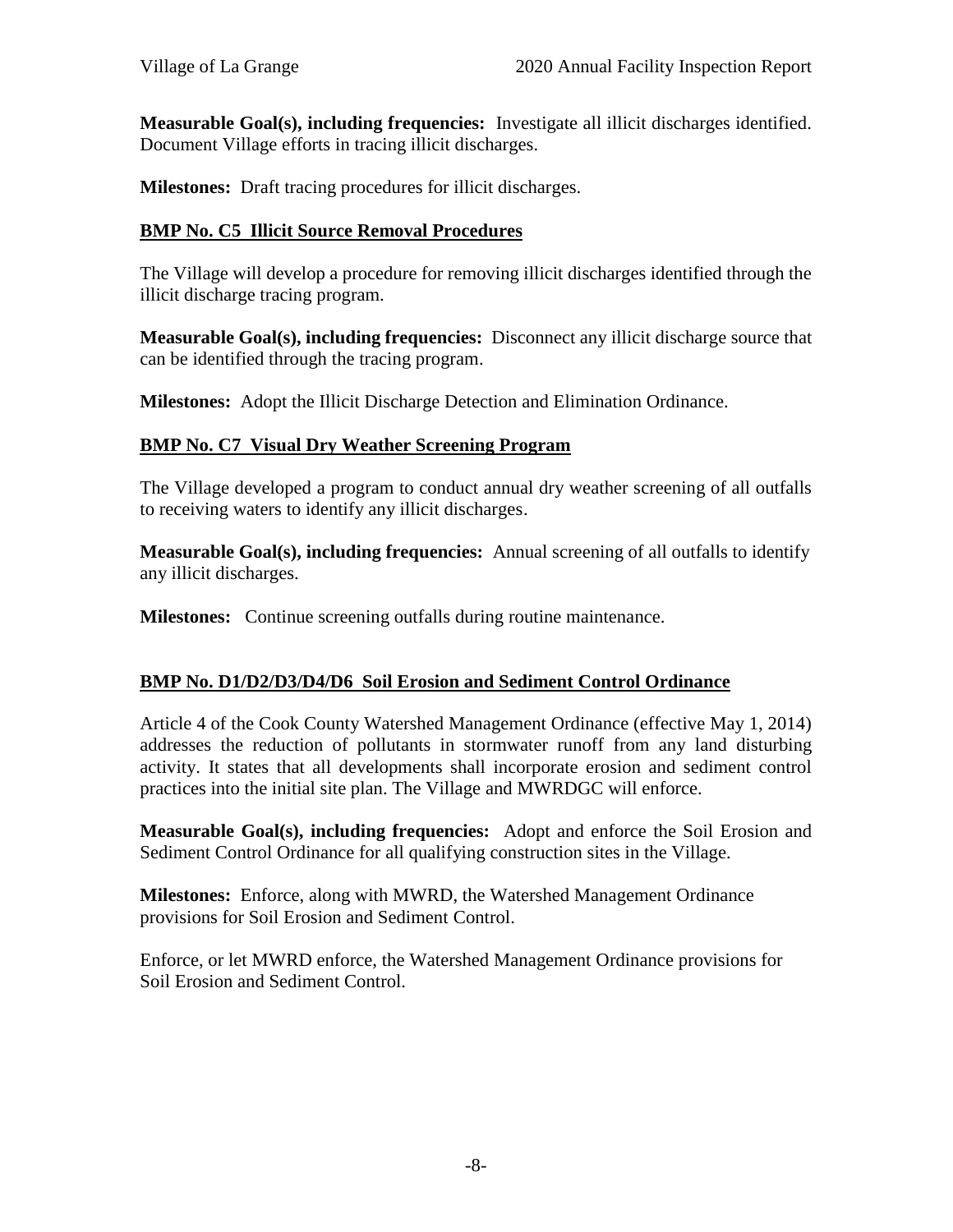## **BMP No. E2/E3/E5/E6 Stormwater Drainage and Detention Ordinance**

Construction activities in the Village will be regulated by the Cook County Watershed Management Ordinance which requires all construction sites disturbing a land area of one acre or greater, including projects less than one acre that are part of a larger common plan of development or sale, and that discharge to the Village's storm sewer system, be regulated. The ordinance will also require that all regulated construction sites have post construction management that meets or exceeds the requirements of NPDES permit No. ILR10 including management practices, controls, and other provisions at least as protective as the requirements contained in the Illinois Urban Manual. The Village may seek delegation and enforce ordinance, or allow MWRDGC to enforce.

**Measurable Goal(s), including frequencies**: Adopt and enforce the Stormwater Drainage and Detention Ordinance for all qualifying construction sites in the Village.

**Milestones:** Enforce, along with MWRD, the Watershed Management Ordinance provisions for Stormwater Drainage and Detention.

## **BMP No. F1 Employee Training Program**

A formal training program to educate staff on prevention and reduction of stormwater pollution from municipal activities will be incorporated into the Village's existing training program. This program will address activities such as park and open space maintenance, fleet and building maintenance, operation of storage yards, snow disposal, new construction and land disturbances, stormwater system maintenance procedures for proper disposal of street cleaning debris and catch basin materials, and will address ways that flood management projects impact water quality, non-point source pollution control, and aquatic habitat. This program will also address the hazard associated with illegal discharges and improper disposal of waste.

**Measurable Goal(s), including frequencies:** Conduct annual employee training to educate staff on prevention and reduction of stormwater pollution from municipal activities.

**Milestones:** Develop training program goals and guidelines.

## **BMP No. F2 Inspection and Maintenance Program**

The village will conduct regular inspections and maintenance designed to reduce pollutant runoff from municipal operations. This will include street sweeping, and cleaning and inspection of catch basins and storm sewers as needed. This maintenance program will be formalized and evaluated on an annual basis to determine effectiveness.

**Measurable Goal(s), including frequencies:** Review of program to determine effectiveness.